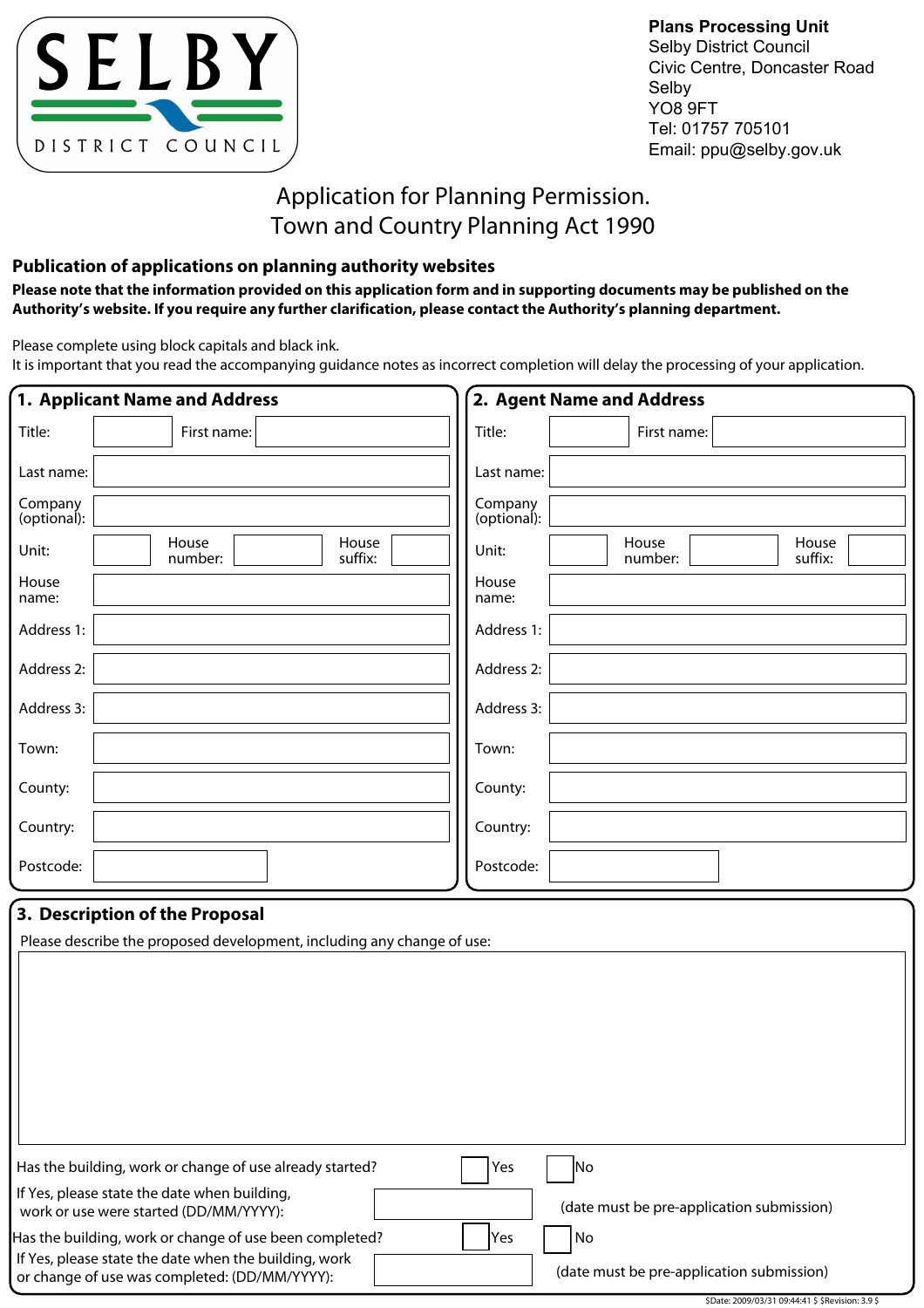| 4. Site Address Details                                                                                                              | 5. Pre-application Advice                                                                                                             |
|--------------------------------------------------------------------------------------------------------------------------------------|---------------------------------------------------------------------------------------------------------------------------------------|
| Please provide the full postal address of the application site.                                                                      | Has assistance or prior advice been sought from the local                                                                             |
| House<br>House<br>Unit:<br>suffix:<br>number:                                                                                        | authority about this application?<br>Yes<br>No                                                                                        |
| House<br>name:                                                                                                                       | If Yes, please complete the following information about the advice<br>you were given. (This will help the authority to deal with this |
| Address 1:                                                                                                                           | application more efficiently).                                                                                                        |
| Address 2:                                                                                                                           | Please tick if the full contact details are not<br>known, and then complete as much as possible:                                      |
| Address 3:                                                                                                                           | Officer name:                                                                                                                         |
| Town:                                                                                                                                |                                                                                                                                       |
| County:                                                                                                                              | Reference:                                                                                                                            |
| Postcode<br>(optional):                                                                                                              |                                                                                                                                       |
| Description of location or a grid reference.<br>(must be completed if postcode is not known):                                        | Date (DD/MM/YYYY):<br>(must be pre-application submission)                                                                            |
| Northing:<br>Easting:                                                                                                                | Details of pre-application advice received?                                                                                           |
| Description:                                                                                                                         |                                                                                                                                       |
|                                                                                                                                      |                                                                                                                                       |
|                                                                                                                                      |                                                                                                                                       |
|                                                                                                                                      |                                                                                                                                       |
| 6. Pedestrian and Vehicle Access, Roads and Rights of Way                                                                            | 7. Waste Storage and Collection                                                                                                       |
| Is a new or altered vehicle access proposed                                                                                          | Do the plans incorporate areas to store                                                                                               |
| to or from the public highway?<br>No<br>Yes                                                                                          | and aid the collection of waste?<br>No<br>Yes                                                                                         |
| Is a new or altered pedestrian<br>access proposed to or from                                                                         | If Yes, please provide details:                                                                                                       |
| the public highway?<br> No<br>Yes                                                                                                    |                                                                                                                                       |
| Are there any new public roads to be<br>provided within the site?<br>No<br>Yes                                                       |                                                                                                                                       |
| Are there any new public                                                                                                             |                                                                                                                                       |
| rights of way to be provided<br>No]<br>Yes<br>within or adjacent to the site?                                                        |                                                                                                                                       |
| Do the proposals require any diversions                                                                                              | Have arrangements been made                                                                                                           |
| /extinguishments and/or<br>No<br>Yes<br>creation of rights of way?                                                                   | for the separate storage and<br>Yes<br>No<br>collection of recyclable waste?                                                          |
| If you answered Yes to any of the above questions, please show<br>details on your plans/drawings and state the reference of the plan | If Yes, please provide details:                                                                                                       |
| (s)/drawings(s)                                                                                                                      |                                                                                                                                       |
|                                                                                                                                      |                                                                                                                                       |
|                                                                                                                                      |                                                                                                                                       |
|                                                                                                                                      |                                                                                                                                       |
|                                                                                                                                      |                                                                                                                                       |
| 8. Neighbour and Community Consultation                                                                                              | 9. Authority Employee / Member                                                                                                        |
|                                                                                                                                      | With respect to the Authority, I am:<br>Do any of these                                                                               |
| Have you consulted your neighbours or<br>No<br>the local community about the proposal?<br>Yes                                        | (a) a member of staff<br>statements apply to you?<br>(b) an elected member                                                            |
|                                                                                                                                      | (c) related to a member of staff<br>Yes<br>No<br>(d) related to an elected member                                                     |
| If Yes, please provide details:                                                                                                      | If yes please provide details of the name, relationship and role                                                                      |
|                                                                                                                                      |                                                                                                                                       |
|                                                                                                                                      |                                                                                                                                       |
|                                                                                                                                      |                                                                                                                                       |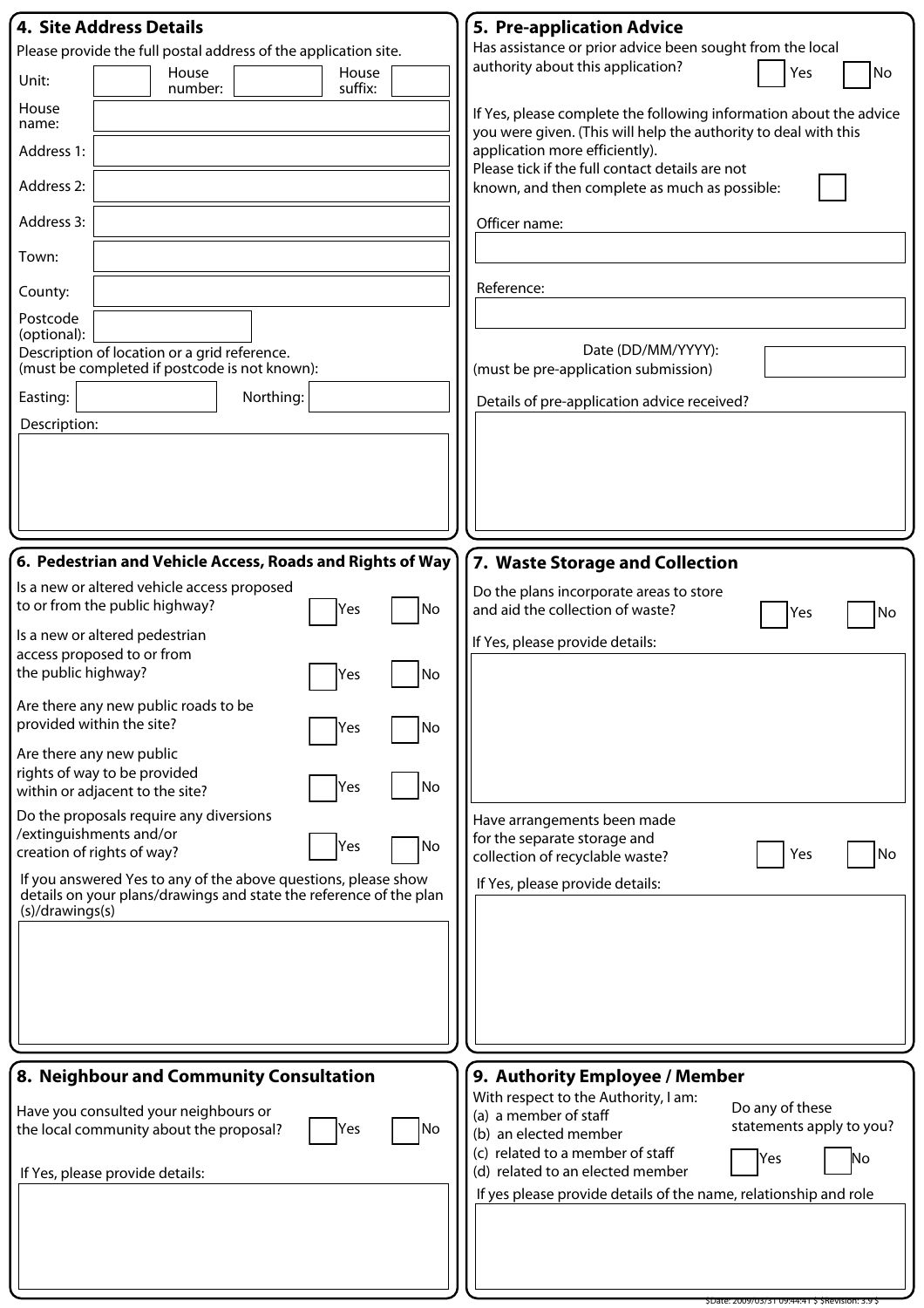|                                             | Existing<br>(where applicable)                                                                        | Proposed | Not<br>applicable | Don't<br>Know |
|---------------------------------------------|-------------------------------------------------------------------------------------------------------|----------|-------------------|---------------|
| Walls                                       |                                                                                                       |          |                   |               |
| Roof                                        |                                                                                                       |          |                   |               |
| Windows                                     |                                                                                                       |          |                   |               |
| Doors                                       |                                                                                                       |          |                   |               |
| Boundary treatments<br>(e.g. fences, walls) |                                                                                                       |          |                   |               |
| Vehicle access and<br>hard-standing         |                                                                                                       |          |                   |               |
| Lighting                                    |                                                                                                       |          |                   |               |
| Others<br>(please specify)                  |                                                                                                       |          |                   |               |
|                                             | Are you supplying additional information on submitted plan(s)/drawing(s)/design and access statement? | Yes      |                   | <b>No</b>     |
|                                             | If Yes, please state references for the plan(s)/drawing(s)/design and access statement:               |          |                   |               |

# **11. Vehicle Parking**

Please provide information on the existing and proposed number of on-site parking spaces:

| Type of Vehicle                                  | Total<br>Existing | Total proposed (including<br>spaces retained) | Difference<br>in spaces |
|--------------------------------------------------|-------------------|-----------------------------------------------|-------------------------|
| Cars                                             |                   |                                               |                         |
| Light goods vehicles/<br>public carrier vehicles |                   |                                               |                         |
| Motorcycles                                      |                   |                                               |                         |
| Disability spaces                                |                   |                                               |                         |
| Cycle spaces                                     |                   |                                               |                         |
| Other (e.g. Bus)                                 |                   |                                               |                         |
| Other (e.g. Bus)                                 |                   |                                               |                         |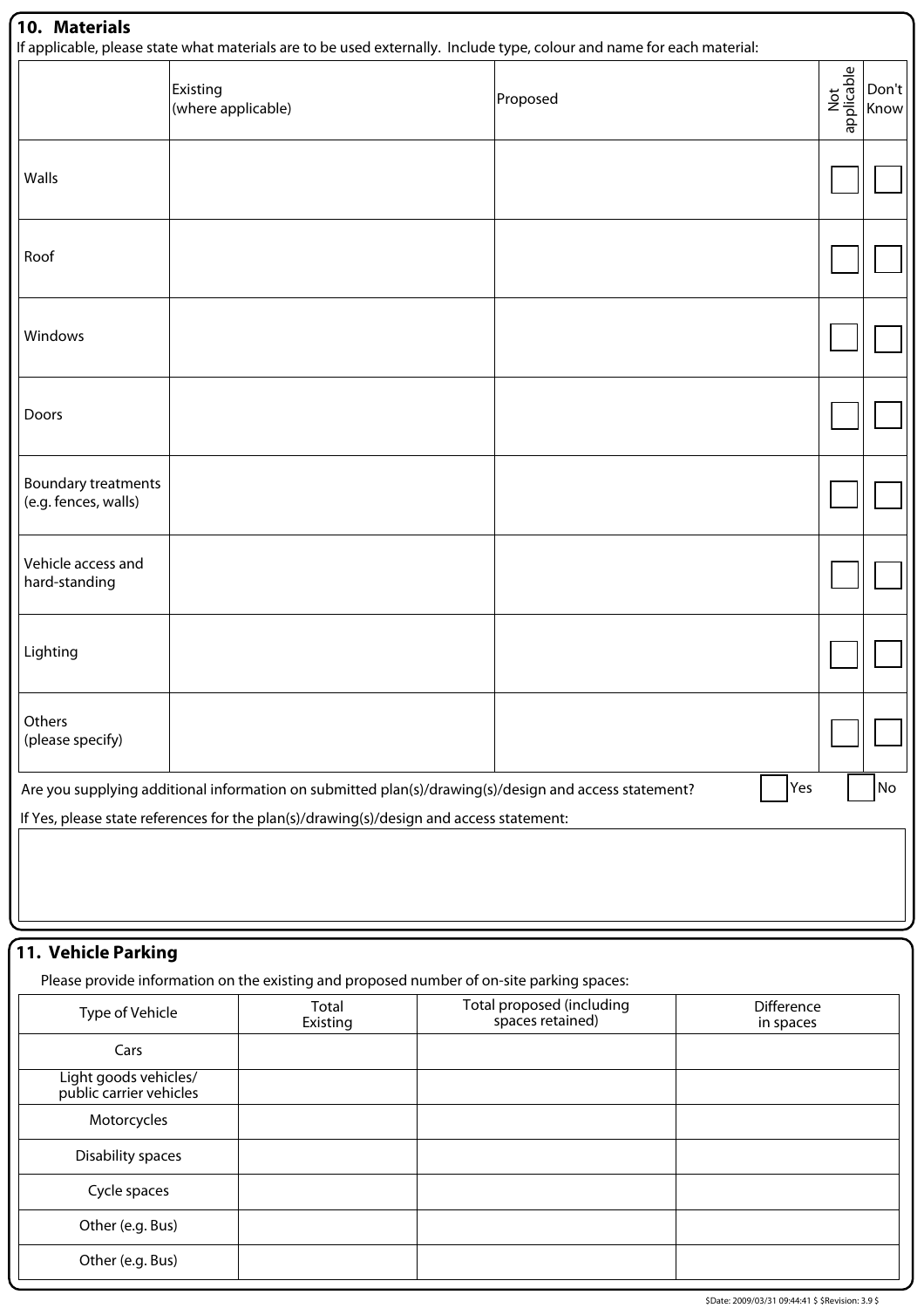| 12. Foul Sewage                                                                                                                                                                                                                                                                                                                                                                                                                                                                                                                                                                                                                                                                                                                                                                                                                                                                                                                              | 13. Assessment of Flood Risk                                                                                                                                                                                                                                                                                                                                                                                                                 |
|----------------------------------------------------------------------------------------------------------------------------------------------------------------------------------------------------------------------------------------------------------------------------------------------------------------------------------------------------------------------------------------------------------------------------------------------------------------------------------------------------------------------------------------------------------------------------------------------------------------------------------------------------------------------------------------------------------------------------------------------------------------------------------------------------------------------------------------------------------------------------------------------------------------------------------------------|----------------------------------------------------------------------------------------------------------------------------------------------------------------------------------------------------------------------------------------------------------------------------------------------------------------------------------------------------------------------------------------------------------------------------------------------|
| Please state how foul sewage is to be disposed of:<br>Mains sewer<br>Cess pit<br>Other                                                                                                                                                                                                                                                                                                                                                                                                                                                                                                                                                                                                                                                                                                                                                                                                                                                       | Is the site within an area at risk of flooding? (Refer to the<br>Environment Agency's Flood Map showing flood zones 2 and 3 and<br>consult Environment Agency standing advice and your local<br>planning authority requirements for information as necessary.)                                                                                                                                                                               |
| Septic tank<br>Package treatment plant                                                                                                                                                                                                                                                                                                                                                                                                                                                                                                                                                                                                                                                                                                                                                                                                                                                                                                       | No<br>Yes<br>If Yes, you will need to submit a Flood Risk Assessment to consider<br>the risk to the proposed site.                                                                                                                                                                                                                                                                                                                           |
| Are you proposing to<br>connect to the existing drainage system?<br>No<br>Yes<br>If Yes, please include the details of the existing system on the<br>application drawings and state references for the<br>plan(s)/drawing(s):                                                                                                                                                                                                                                                                                                                                                                                                                                                                                                                                                                                                                                                                                                                | Is your proposal within 20 metres of a<br>watercourse (e.g. river, stream or beck)?<br>No<br>Yes<br>Will the proposal increase<br> No<br>Yes<br>the flood risk elsewhere?<br>How will surface water be disposed of?<br>Sustainable drainage system<br><b>Existing watercourse</b><br>Pond/lake<br>Soakaway<br>Main sewer                                                                                                                     |
| 14. Biodiversity and Geological Conservation                                                                                                                                                                                                                                                                                                                                                                                                                                                                                                                                                                                                                                                                                                                                                                                                                                                                                                 | 15. Existing Use                                                                                                                                                                                                                                                                                                                                                                                                                             |
| To assist in answering the following questions refer to the guidance<br>notes for further information on when there is a reasonable<br>likelihood that any important biodiversity or geological<br>conservation features may be present or nearby and whether<br>they are likely to be affected by your proposals.<br>Having referred to the guidance notes, is there a reasonable<br>likelihood of the following being affected adversely or conserved<br>and enhanced within the application site, or on land adjacent to<br>or near the application site?<br>a) Protected and priority species:<br>Yes, on the development site<br>Yes, on land adjacent to or near the proposed development<br>No<br>b) Designated sites, important habitats or other biodiversity<br>features:<br>Yes, on the development site<br>Yes, on land adjacent to or near the proposed development<br>No<br>c) Features of geological conservation importance: | Please describe the current use of the site:<br>No<br>Is the site currently vacant?<br>Yes<br>If Yes, please describe the last use of the site:<br>When did this use end (if known)?<br>DD/MM/YYYY<br>(date where known may be approximate)<br>Does the proposal involve any of the following:<br>No<br>Yes<br>Land which is known to be contaminated?<br>Land where contamination is<br>No<br>Yes<br>suspected for all or part of the site? |
| Yes, on the development site<br>Yes, on land adjacent to or near the proposed development                                                                                                                                                                                                                                                                                                                                                                                                                                                                                                                                                                                                                                                                                                                                                                                                                                                    | A proposed use that would<br>be particularly vulnerable<br>No<br>Yes<br>to the presence of contamination?                                                                                                                                                                                                                                                                                                                                    |
| No                                                                                                                                                                                                                                                                                                                                                                                                                                                                                                                                                                                                                                                                                                                                                                                                                                                                                                                                           | If you have answered Yes to any of the above, you will need to<br>submit an appropriate contamination assessment.                                                                                                                                                                                                                                                                                                                            |
| <b>16. Trees and Hedges</b>                                                                                                                                                                                                                                                                                                                                                                                                                                                                                                                                                                                                                                                                                                                                                                                                                                                                                                                  | 17. Trade Effluent                                                                                                                                                                                                                                                                                                                                                                                                                           |
| Are there trees or hedges on the<br>proposed development site?<br>No<br>Yes<br>And/or: Are there trees or hedges on land adjacent to the<br>proposed development site that could influence the<br>development or might be important as part<br>Yes<br>No<br>of the local landscape character?<br>If Yes to either or both of the above, you will need to provide a full<br>Tree Survey, with accompanying plan before your application can<br>be determined. Your Local Planning Authority should make clear<br>on its website what the survey should contain, in accordance with<br>the current 'BS5837: Trees in relation to construction -<br>Recommendations'.                                                                                                                                                                                                                                                                           | Does the proposal involve the need to<br>No<br>Yes<br>dispose of trade effluents or waste?<br>If Yes, please describe the nature, volume and means of disposal<br>of trade effluents or waste                                                                                                                                                                                                                                                |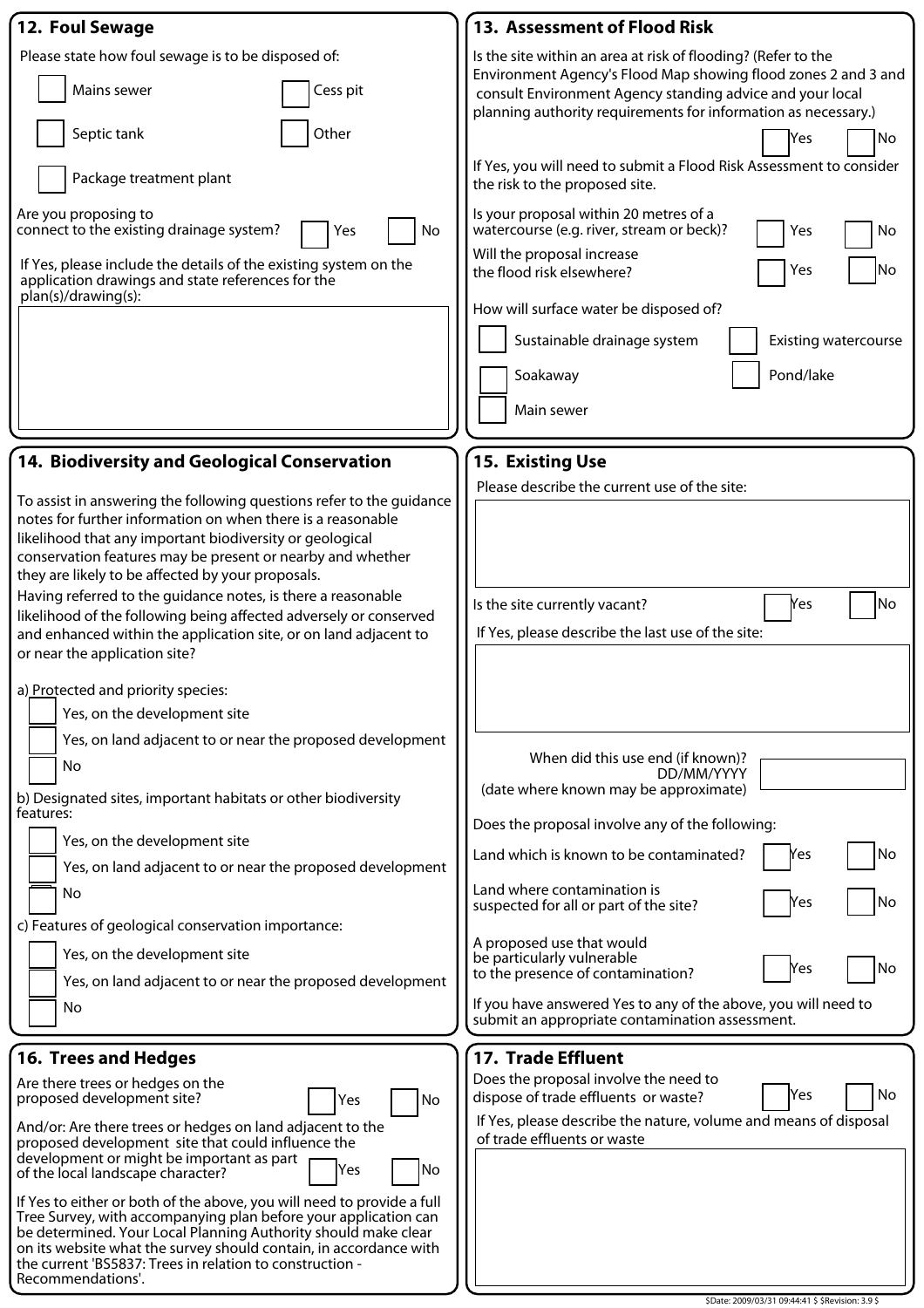| <b>18. Residential Units (Including Conversion)</b><br>Does your proposal include the gain, loss or change of use of residential units?<br>If Yes, please complete details of the changes in the tables below: |                                                                                                                                  |  |              |   |                         |      |                                               |              | Yes                   |  |              | Νo           |                |   |                    |                                               |       |
|----------------------------------------------------------------------------------------------------------------------------------------------------------------------------------------------------------------|----------------------------------------------------------------------------------------------------------------------------------|--|--------------|---|-------------------------|------|-----------------------------------------------|--------------|-----------------------|--|--------------|--------------|----------------|---|--------------------|-----------------------------------------------|-------|
| <b>Proposed Housing</b>                                                                                                                                                                                        |                                                                                                                                  |  |              |   | <b>Existing Housing</b> |      |                                               |              |                       |  |              |              |                |   |                    |                                               |       |
| <b>Market</b>                                                                                                                                                                                                  | <b>Not</b>                                                                                                                       |  |              |   | Number of Bedrooms      |      |                                               | <b>Total</b> | <b>Market</b>         |  | Not          |              |                |   | Number of Bedrooms |                                               | Total |
| <b>Housing</b>                                                                                                                                                                                                 | known                                                                                                                            |  | $\mathbf{1}$ | 2 | 3                       | $4+$ | Unknown                                       |              | <b>Housing</b>        |  | known        | $\mathbf{1}$ | $\overline{2}$ | 3 | $4+$               | Unknown                                       |       |
| Houses                                                                                                                                                                                                         |                                                                                                                                  |  |              |   |                         |      |                                               | a            | Houses                |  |              |              |                |   |                    |                                               | a     |
| <b>Flats and maisonettes</b>                                                                                                                                                                                   |                                                                                                                                  |  |              |   |                         |      |                                               | b            | Flats and maisonettes |  |              |              |                |   |                    |                                               | b     |
| Live-work units                                                                                                                                                                                                |                                                                                                                                  |  |              |   |                         |      |                                               |              | Live-work units       |  |              |              |                |   |                    |                                               |       |
| <b>Cluster flats</b>                                                                                                                                                                                           |                                                                                                                                  |  |              |   |                         |      |                                               | d            | <b>Cluster flats</b>  |  |              |              |                |   |                    |                                               | d     |
| Sheltered housing                                                                                                                                                                                              |                                                                                                                                  |  |              |   |                         |      |                                               | e            | Sheltered housing     |  |              |              |                |   |                    |                                               | e     |
| Bedsit/studios                                                                                                                                                                                                 |                                                                                                                                  |  |              |   |                         |      |                                               |              | Bedsit/studios        |  |              |              |                |   |                    |                                               |       |
| Unknown type                                                                                                                                                                                                   |                                                                                                                                  |  |              |   |                         |      |                                               | g            | Unknown type          |  |              |              |                |   |                    |                                               | g     |
|                                                                                                                                                                                                                |                                                                                                                                  |  |              |   |                         |      | <b>Totals</b> $(a + b + c + d + e + f + g) =$ | A            |                       |  |              |              |                |   |                    | <b>Totals</b> $(a + b + c + d + e + f + g) =$ | F     |
|                                                                                                                                                                                                                |                                                                                                                                  |  |              |   |                         |      |                                               |              |                       |  |              |              |                |   |                    |                                               |       |
| <b>Social Rented</b>                                                                                                                                                                                           | <b>Not</b>                                                                                                                       |  |              |   | Number of Bedrooms      |      |                                               | <b>Total</b> | <b>Social Rented</b>  |  | Not          |              |                |   | Number of Bedrooms |                                               | Total |
|                                                                                                                                                                                                                | known                                                                                                                            |  |              | 2 | 3                       | $4+$ | Unknown                                       |              |                       |  | known        | $\mathbf{1}$ | $\overline{2}$ | 3 | $4+$               | Unknown                                       |       |
| <b>Houses</b>                                                                                                                                                                                                  |                                                                                                                                  |  |              |   |                         |      |                                               | а            | Houses                |  |              |              |                |   |                    |                                               | а     |
| <b>Flats and maisonettes</b>                                                                                                                                                                                   |                                                                                                                                  |  |              |   |                         |      |                                               | b            | Flats and maisonettes |  |              |              |                |   |                    |                                               | b     |
| Live-work units                                                                                                                                                                                                |                                                                                                                                  |  |              |   |                         |      |                                               |              | Live-work units       |  |              |              |                |   |                    |                                               |       |
| <b>Cluster flats</b>                                                                                                                                                                                           |                                                                                                                                  |  |              |   |                         |      |                                               | d            | Cluster flats         |  |              |              |                |   |                    |                                               | d     |
| Sheltered housing                                                                                                                                                                                              |                                                                                                                                  |  |              |   |                         |      |                                               | e            | Sheltered housing     |  |              |              |                |   |                    |                                               | e     |
| Bedsit/studios                                                                                                                                                                                                 |                                                                                                                                  |  |              |   |                         |      |                                               |              | Bedsit/studios        |  |              |              |                |   |                    |                                               |       |
| Unknown type                                                                                                                                                                                                   |                                                                                                                                  |  |              |   |                         |      |                                               | q            | Unknown type          |  |              |              |                |   |                    |                                               | g     |
|                                                                                                                                                                                                                |                                                                                                                                  |  |              |   |                         |      | <b>Totals</b> $(a + b + c + d + e + f + g) =$ | B            |                       |  |              |              |                |   |                    | <b>Totals</b> $(a + b + c + d + e + f + q) =$ |       |
|                                                                                                                                                                                                                |                                                                                                                                  |  |              |   |                         |      |                                               |              |                       |  |              |              |                |   |                    |                                               |       |
| <b>Intermediate</b>                                                                                                                                                                                            | <b>Not</b>                                                                                                                       |  |              |   | Number of Bedrooms      |      |                                               | Total        | <b>Intermediate</b>   |  | Not          |              |                |   | Number of Bedrooms |                                               | Total |
|                                                                                                                                                                                                                | known                                                                                                                            |  | -1           | っ | ٦                       |      | 4+ Unknown                                    |              |                       |  | knownl       | -1           | $\mathcal{D}$  | 3 |                    | 4+ Unknown                                    |       |
| <b>Houses</b>                                                                                                                                                                                                  |                                                                                                                                  |  |              |   |                         |      |                                               | a            | Houses                |  |              |              |                |   |                    |                                               | а     |
| <b>Flats and maisonettes</b>                                                                                                                                                                                   |                                                                                                                                  |  |              |   |                         |      |                                               | b            | Flats and maisonettes |  |              |              |                |   |                    |                                               | b     |
| Live-work units                                                                                                                                                                                                |                                                                                                                                  |  |              |   |                         |      |                                               |              | Live-work units       |  |              |              |                |   |                    |                                               |       |
| Cluster flats                                                                                                                                                                                                  |                                                                                                                                  |  |              |   |                         |      |                                               | d            | <b>Cluster flats</b>  |  |              |              |                |   |                    |                                               | d     |
| Sheltered housing                                                                                                                                                                                              |                                                                                                                                  |  |              |   |                         |      |                                               | e            | Sheltered housing     |  |              |              |                |   |                    |                                               | e     |
| Bedsit/studios                                                                                                                                                                                                 |                                                                                                                                  |  |              |   |                         |      |                                               |              | Bedsit/studios        |  |              |              |                |   |                    |                                               |       |
| Unknown type                                                                                                                                                                                                   |                                                                                                                                  |  |              |   |                         |      |                                               | g            | Unknown type          |  |              |              |                |   |                    |                                               | g     |
|                                                                                                                                                                                                                |                                                                                                                                  |  |              |   |                         |      | <b>Totals</b> $(a + b + c + d + e + f + g) =$ |              |                       |  |              |              |                |   |                    | <b>Totals</b> $(a + b + c + d + e + f + g) =$ | G     |
|                                                                                                                                                                                                                |                                                                                                                                  |  |              |   |                         |      |                                               |              |                       |  |              |              |                |   |                    |                                               |       |
| <b>Key worker</b>                                                                                                                                                                                              | Not<br>known                                                                                                                     |  | $\mathbf{1}$ |   | Number of Bedrooms<br>3 |      | Unknown                                       | <b>Total</b> | <b>Key worker</b>     |  | Not<br>known | $\mathbf{1}$ |                | 3 | Number of Bedrooms |                                               | Total |
| Houses                                                                                                                                                                                                         |                                                                                                                                  |  |              | 2 |                         | $4+$ |                                               | а            | Houses                |  |              |              | $\overline{2}$ |   | $4+$               | Unknown                                       | a     |
| <b>Flats and maisonettes</b>                                                                                                                                                                                   |                                                                                                                                  |  |              |   |                         |      |                                               | b            | Flats and maisonettes |  |              |              |                |   |                    |                                               | b     |
| Live-work units                                                                                                                                                                                                |                                                                                                                                  |  |              |   |                         |      |                                               | C            | Live-work units       |  |              |              |                |   |                    |                                               |       |
| Cluster flats                                                                                                                                                                                                  |                                                                                                                                  |  |              |   |                         |      |                                               | d            | <b>Cluster flats</b>  |  |              |              |                |   |                    |                                               | d     |
| Sheltered housing                                                                                                                                                                                              |                                                                                                                                  |  |              |   |                         |      |                                               | e            | Sheltered housing     |  |              |              |                |   |                    |                                               | e     |
| Bedsit/studios                                                                                                                                                                                                 |                                                                                                                                  |  |              |   |                         |      |                                               |              | Bedsit/studios        |  |              |              |                |   |                    |                                               |       |
| Unknown type                                                                                                                                                                                                   |                                                                                                                                  |  |              |   |                         |      |                                               | g            | Unknown type          |  |              |              |                |   |                    |                                               | g     |
|                                                                                                                                                                                                                |                                                                                                                                  |  |              |   |                         |      | <b>Totals</b> $(a + b + c + d + e + f + g) =$ | D            |                       |  |              |              |                |   |                    | <b>Totals</b> $(a + b + c + d + e + f + g) =$ | H     |
|                                                                                                                                                                                                                | <b>Total proposed residential units</b><br>$(A + B + C + D) =$<br><b>Total existing residential units</b><br>$(E + F + G + H) =$ |  |              |   |                         |      |                                               |              |                       |  |              |              |                |   |                    |                                               |       |
|                                                                                                                                                                                                                |                                                                                                                                  |  |              |   |                         |      |                                               |              |                       |  |              |              |                |   |                    |                                               |       |

**TOTAL NET GAIN or LOSS of RESIDENTIAL UNITS (Proposed Housing Grand Total - Existing Housing Grand Total):**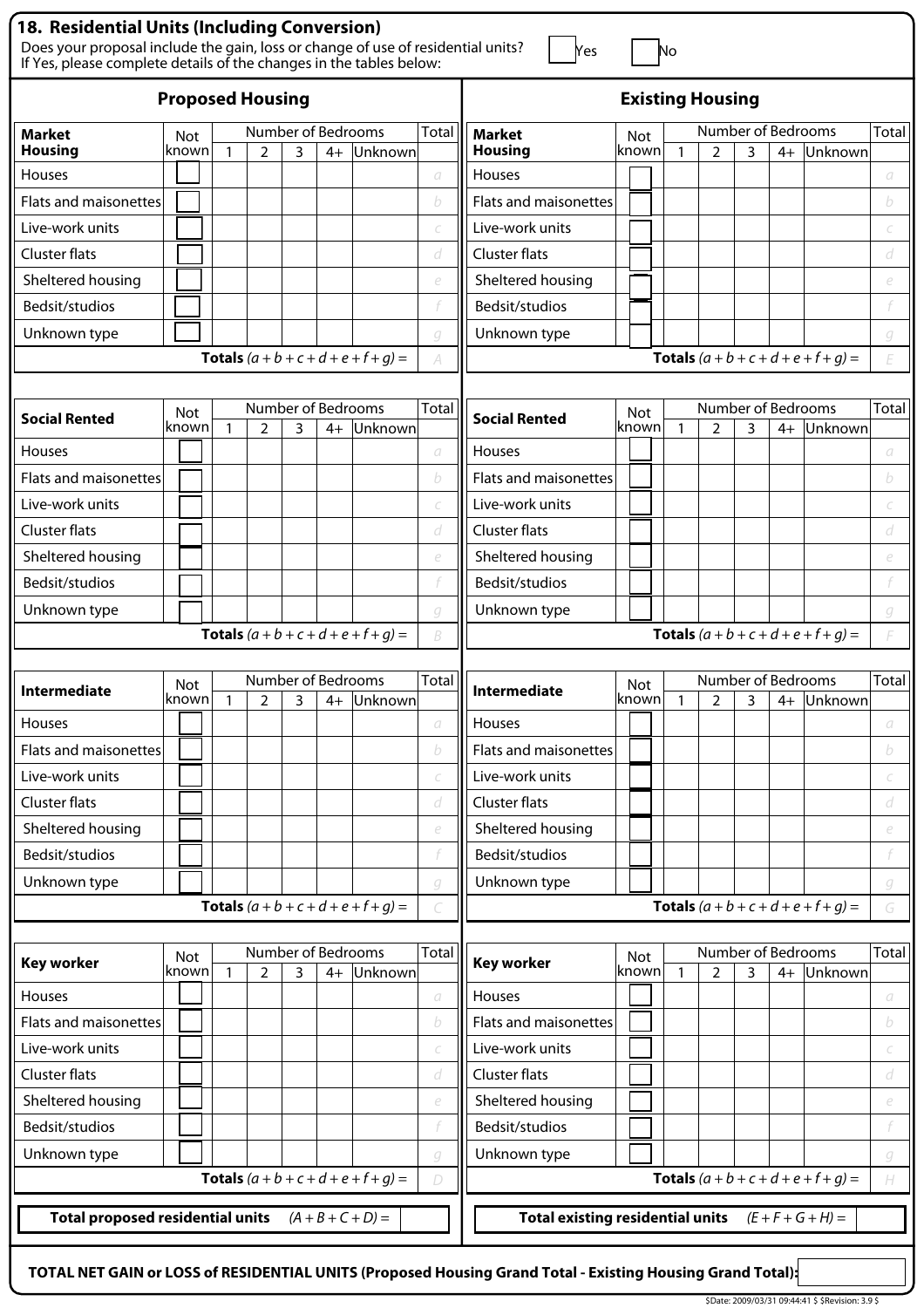| 19. All Types of Development: Non-residential Floorspace |                                                                                                         |              |     |  |                   |                                                                                                                       |                                                                                              |           |                 |                                                                                            |                                                                                         |
|----------------------------------------------------------|---------------------------------------------------------------------------------------------------------|--------------|-----|--|-------------------|-----------------------------------------------------------------------------------------------------------------------|----------------------------------------------------------------------------------------------|-----------|-----------------|--------------------------------------------------------------------------------------------|-----------------------------------------------------------------------------------------|
|                                                          | Does your proposal involve the loss, gain or change of use of non-residential floorspace?<br>No<br> Yes |              |     |  |                   |                                                                                                                       |                                                                                              |           |                 |                                                                                            |                                                                                         |
|                                                          | If you have answered Yes to the question above please add details in the following table:               |              |     |  |                   |                                                                                                                       |                                                                                              |           |                 |                                                                                            |                                                                                         |
|                                                          | Use class/type of use                                                                                   |              |     |  | applicable<br>Not | <b>Existing gross</b><br>internal<br>floorspace<br>(square metres)                                                    | Gross internal floorspace<br>to be lost by change of<br>use or demolition<br>(square metres) |           |                 | Total gross internal<br>floorspace proposed<br>(including change of<br>use)(square metres) | Net additional gross<br>internal floorspace<br>following development<br>(square metres) |
| A <sub>1</sub>                                           |                                                                                                         | Shops        |     |  |                   |                                                                                                                       |                                                                                              |           |                 |                                                                                            |                                                                                         |
|                                                          | Net tradable area:                                                                                      |              |     |  |                   |                                                                                                                       |                                                                                              |           |                 |                                                                                            |                                                                                         |
| A2                                                       | <b>Financial and</b><br>professional services                                                           |              |     |  |                   |                                                                                                                       |                                                                                              |           |                 |                                                                                            |                                                                                         |
| A <sub>3</sub>                                           | Restaurants and cafes                                                                                   |              |     |  |                   |                                                                                                                       |                                                                                              |           |                 |                                                                                            |                                                                                         |
| A4                                                       | Drinking establishments                                                                                 |              |     |  |                   |                                                                                                                       |                                                                                              |           |                 |                                                                                            |                                                                                         |
| A <sub>5</sub>                                           | Hot food takeaways                                                                                      |              |     |  |                   |                                                                                                                       |                                                                                              |           |                 |                                                                                            |                                                                                         |
| B1(a)                                                    | Office (other than A2)                                                                                  |              |     |  |                   |                                                                                                                       |                                                                                              |           |                 |                                                                                            |                                                                                         |
| B1(b)                                                    | Research and<br>development                                                                             |              |     |  |                   |                                                                                                                       |                                                                                              |           |                 |                                                                                            |                                                                                         |
| B1(c)                                                    | Light industrial                                                                                        |              |     |  |                   |                                                                                                                       |                                                                                              |           |                 |                                                                                            |                                                                                         |
| <b>B2</b>                                                | General industrial                                                                                      |              |     |  |                   |                                                                                                                       |                                                                                              |           |                 |                                                                                            |                                                                                         |
| B <sub>8</sub>                                           | Storage or distribution                                                                                 |              |     |  |                   |                                                                                                                       |                                                                                              |           |                 |                                                                                            |                                                                                         |
| C <sub>1</sub>                                           | Hotels and halls of                                                                                     | residence    |     |  |                   |                                                                                                                       |                                                                                              |           |                 |                                                                                            |                                                                                         |
| C <sub>2</sub>                                           | <b>Residential institutions</b>                                                                         |              |     |  |                   |                                                                                                                       |                                                                                              |           |                 |                                                                                            |                                                                                         |
| D <sub>1</sub>                                           | Non-residential                                                                                         | institutions |     |  |                   |                                                                                                                       |                                                                                              |           |                 |                                                                                            |                                                                                         |
| D <sub>2</sub>                                           | Assembly and leisure                                                                                    |              |     |  |                   |                                                                                                                       |                                                                                              |           |                 |                                                                                            |                                                                                         |
| <b>OTHER</b>                                             |                                                                                                         |              |     |  |                   |                                                                                                                       |                                                                                              |           |                 |                                                                                            |                                                                                         |
| Please<br>Specify                                        |                                                                                                         |              |     |  |                   |                                                                                                                       |                                                                                              |           |                 |                                                                                            |                                                                                         |
|                                                          |                                                                                                         | Total        |     |  |                   |                                                                                                                       |                                                                                              |           |                 |                                                                                            |                                                                                         |
|                                                          |                                                                                                         |              |     |  |                   | In addition, for hotels, residential institutions and hostels, please additionally indicate the loss or gain of rooms |                                                                                              |           |                 |                                                                                            |                                                                                         |
| Use<br>class                                             | Type of use                                                                                             | applicable   | Not |  |                   | Existing rooms to be lost by change<br>of use or demolition                                                           |                                                                                              |           | changes of use) | Total rooms proposed (including                                                            | Net additional rooms                                                                    |
| C <sub>1</sub>                                           | Hotels                                                                                                  |              |     |  |                   |                                                                                                                       |                                                                                              |           |                 |                                                                                            |                                                                                         |
| C <sub>2</sub>                                           | Residential<br>Institutions                                                                             |              |     |  |                   |                                                                                                                       |                                                                                              |           |                 |                                                                                            |                                                                                         |
| <b>OTHER</b>                                             |                                                                                                         |              |     |  |                   |                                                                                                                       |                                                                                              |           |                 |                                                                                            |                                                                                         |
| Please<br>Specify                                        |                                                                                                         |              |     |  |                   |                                                                                                                       |                                                                                              |           |                 |                                                                                            |                                                                                         |
|                                                          | 20. Employment                                                                                          |              |     |  |                   |                                                                                                                       |                                                                                              |           |                 |                                                                                            |                                                                                         |
|                                                          |                                                                                                         |              |     |  |                   | Please complete the following information regarding employees:                                                        |                                                                                              |           |                 |                                                                                            |                                                                                         |
|                                                          |                                                                                                         |              |     |  |                   | Full-time                                                                                                             |                                                                                              | Part-time |                 |                                                                                            | Total full-time<br>equivalent                                                           |
|                                                          | <b>Existing employees</b>                                                                               |              |     |  |                   |                                                                                                                       |                                                                                              |           |                 |                                                                                            |                                                                                         |
|                                                          | Proposed employees                                                                                      |              |     |  |                   |                                                                                                                       |                                                                                              |           |                 |                                                                                            |                                                                                         |
|                                                          | 21. Hours of Opening                                                                                    |              |     |  |                   |                                                                                                                       |                                                                                              |           |                 |                                                                                            |                                                                                         |
|                                                          |                                                                                                         |              |     |  |                   | Please state the hours of opening for each non-residential use proposed:                                              |                                                                                              |           |                 |                                                                                            |                                                                                         |
|                                                          |                                                                                                         |              |     |  |                   |                                                                                                                       |                                                                                              |           |                 | Sunday and                                                                                 |                                                                                         |

| Use | Monday to Friday | Saturday | Sunday and<br>Bank Holidays | Not known |
|-----|------------------|----------|-----------------------------|-----------|
|     |                  |          |                             |           |
|     |                  |          |                             |           |
|     |                  |          |                             |           |

## **22. Site Area**

Please state the site area in hectares (ha)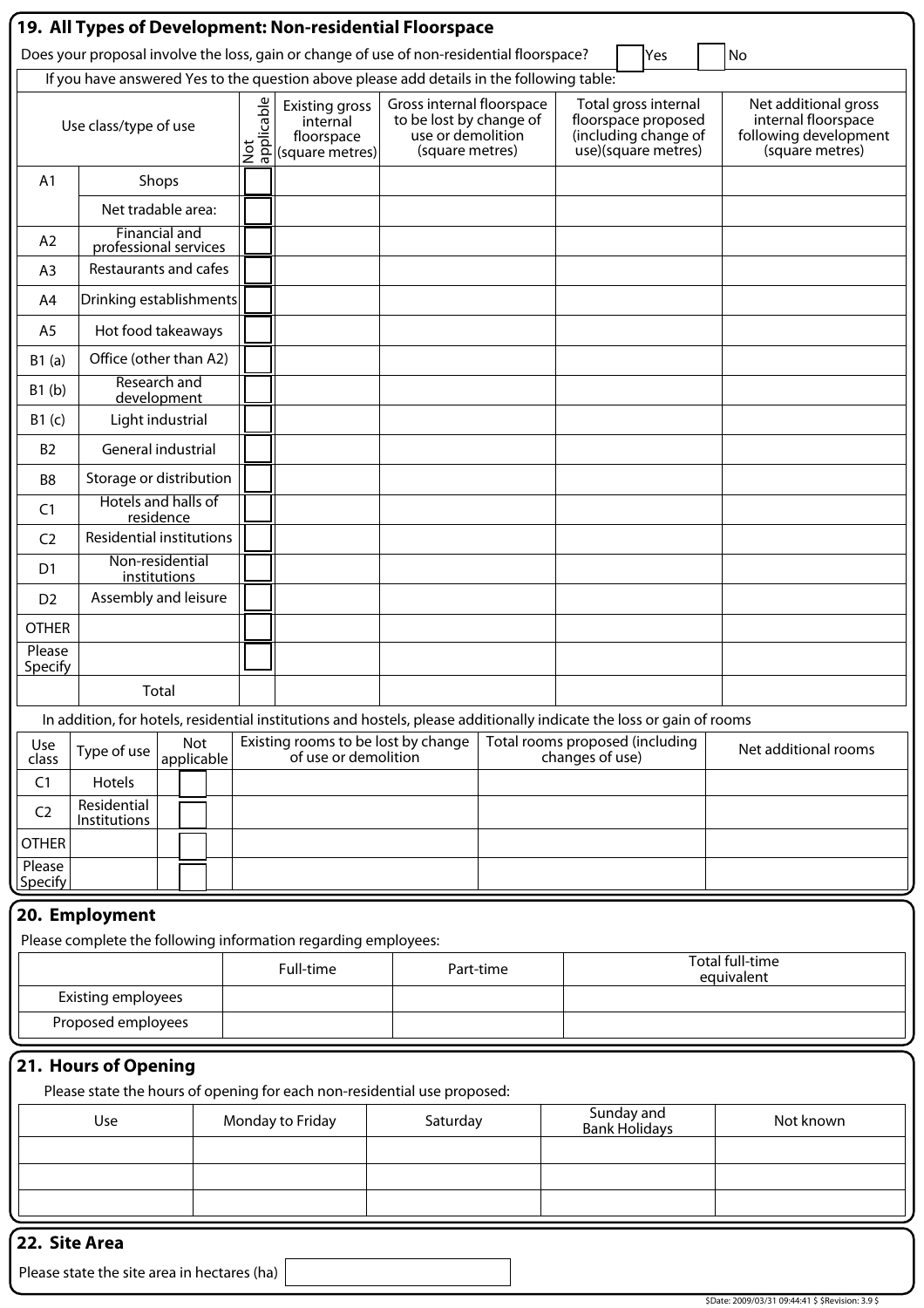| 23. Industrial or Commercial Processes and Machinery                                                                                                                                                                                     |                   |                                               |                                                                                                                                                        |                |                                                                                   |  |  |  |
|------------------------------------------------------------------------------------------------------------------------------------------------------------------------------------------------------------------------------------------|-------------------|-----------------------------------------------|--------------------------------------------------------------------------------------------------------------------------------------------------------|----------------|-----------------------------------------------------------------------------------|--|--|--|
| Please describe the activities and processes which would<br>be carried out on the site and the end products including<br>plant, ventilation or air conditioning. Please include the<br>type of machinery which may be installed on site: |                   |                                               |                                                                                                                                                        |                |                                                                                   |  |  |  |
| No<br>Is the proposal a waste management development?<br>Yes                                                                                                                                                                             |                   |                                               |                                                                                                                                                        |                |                                                                                   |  |  |  |
| If the answer is Yes, please complete the following table:                                                                                                                                                                               |                   |                                               |                                                                                                                                                        |                |                                                                                   |  |  |  |
|                                                                                                                                                                                                                                          | Not<br>applicable | including engineering surcharge and making no | The total capacity of the void in cubic metres,<br>allowance for cover or restoration material (or<br>tonnes if solid waste or litres if liquid waste) |                | Maximum annual operational<br>throughput in tonnes<br>(or litres if liquid waste) |  |  |  |
| Inert landfill                                                                                                                                                                                                                           |                   |                                               |                                                                                                                                                        |                |                                                                                   |  |  |  |
| Non-hazardous landfill                                                                                                                                                                                                                   |                   |                                               |                                                                                                                                                        |                |                                                                                   |  |  |  |
| <b>Hazardous landfill</b>                                                                                                                                                                                                                |                   |                                               |                                                                                                                                                        |                |                                                                                   |  |  |  |
| Energy from waste incineration                                                                                                                                                                                                           |                   |                                               |                                                                                                                                                        |                |                                                                                   |  |  |  |
| Other incineration                                                                                                                                                                                                                       |                   |                                               |                                                                                                                                                        |                |                                                                                   |  |  |  |
| Landfill gas generation plant                                                                                                                                                                                                            |                   |                                               |                                                                                                                                                        |                |                                                                                   |  |  |  |
| Pyrolysis/gasification                                                                                                                                                                                                                   |                   |                                               |                                                                                                                                                        |                |                                                                                   |  |  |  |
| Metal recycling site                                                                                                                                                                                                                     |                   |                                               |                                                                                                                                                        |                |                                                                                   |  |  |  |
| <b>Transfer stations</b>                                                                                                                                                                                                                 |                   |                                               |                                                                                                                                                        |                |                                                                                   |  |  |  |
| Material recovery/recycling facilities (MRFs)                                                                                                                                                                                            |                   |                                               |                                                                                                                                                        |                |                                                                                   |  |  |  |
| Household civic amenity sites                                                                                                                                                                                                            |                   |                                               |                                                                                                                                                        |                |                                                                                   |  |  |  |
| Open windrow composting                                                                                                                                                                                                                  |                   |                                               |                                                                                                                                                        |                |                                                                                   |  |  |  |
| In-vessel composting                                                                                                                                                                                                                     |                   |                                               |                                                                                                                                                        |                |                                                                                   |  |  |  |
| Anaerobic digestion                                                                                                                                                                                                                      |                   |                                               |                                                                                                                                                        |                |                                                                                   |  |  |  |
| Any combined mechanical, biological and/<br>or thermal treatment (MBT)                                                                                                                                                                   |                   |                                               |                                                                                                                                                        |                |                                                                                   |  |  |  |
| Sewage treatment works                                                                                                                                                                                                                   |                   |                                               |                                                                                                                                                        |                |                                                                                   |  |  |  |
| Other treatment<br>Recycling facilities construction, demolition<br>and excavation waste                                                                                                                                                 |                   |                                               |                                                                                                                                                        |                |                                                                                   |  |  |  |
| Storage of waste                                                                                                                                                                                                                         |                   |                                               |                                                                                                                                                        |                |                                                                                   |  |  |  |
| Other waste management                                                                                                                                                                                                                   |                   |                                               |                                                                                                                                                        |                |                                                                                   |  |  |  |
| Other developments                                                                                                                                                                                                                       |                   |                                               |                                                                                                                                                        |                |                                                                                   |  |  |  |
| Please provide the maximum annual operational throughput of the following waste streams:                                                                                                                                                 |                   |                                               |                                                                                                                                                        |                |                                                                                   |  |  |  |
| Municipal                                                                                                                                                                                                                                |                   |                                               |                                                                                                                                                        |                |                                                                                   |  |  |  |
| Construction, demolition and excavation                                                                                                                                                                                                  |                   |                                               |                                                                                                                                                        |                |                                                                                   |  |  |  |
| Commercial and industrial                                                                                                                                                                                                                |                   |                                               |                                                                                                                                                        |                |                                                                                   |  |  |  |
| Hazardous<br>If this is a landfill application you will need to provide further information before your application can be determined. Your waste<br>planning authority should make clear what information it requires on its website.   |                   |                                               |                                                                                                                                                        |                |                                                                                   |  |  |  |
| 24. Hazardous Substances                                                                                                                                                                                                                 |                   |                                               |                                                                                                                                                        |                |                                                                                   |  |  |  |
| Does the proposal involve the use or storage of any of<br>the following materials in the quantities stated below?                                                                                                                        |                   | Yes                                           | No                                                                                                                                                     | Not applicable |                                                                                   |  |  |  |
| If Yes, please provide the amount of each substance that is involved:                                                                                                                                                                    |                   |                                               |                                                                                                                                                        |                |                                                                                   |  |  |  |
| Acrylonitrile (tonnes)                                                                                                                                                                                                                   |                   | Ethylene oxide (tonnes)                       |                                                                                                                                                        |                | Phosgene (tonnes)                                                                 |  |  |  |
| Ammonia (tonnes)                                                                                                                                                                                                                         |                   | Hydrogen cyanide (tonnes)                     |                                                                                                                                                        |                | Sulphur dioxide (tonnes)                                                          |  |  |  |
| Bromine (tonnes)                                                                                                                                                                                                                         |                   | Liquid oxygen (tonnes)                        |                                                                                                                                                        |                | Flour (tonnes)                                                                    |  |  |  |
| Chlorine (tonnes)                                                                                                                                                                                                                        |                   | Liquid petroleum gas (tonnes)                 |                                                                                                                                                        |                | Refined white sugar (tonnes)                                                      |  |  |  |
| Other:                                                                                                                                                                                                                                   |                   |                                               | Other:                                                                                                                                                 |                |                                                                                   |  |  |  |
| Amount (tonnes):                                                                                                                                                                                                                         |                   |                                               | Amount (tonnes):                                                                                                                                       |                | \$Date: 2009/03/31 09:44:41 \$ \$Revision: 3.9 \$                                 |  |  |  |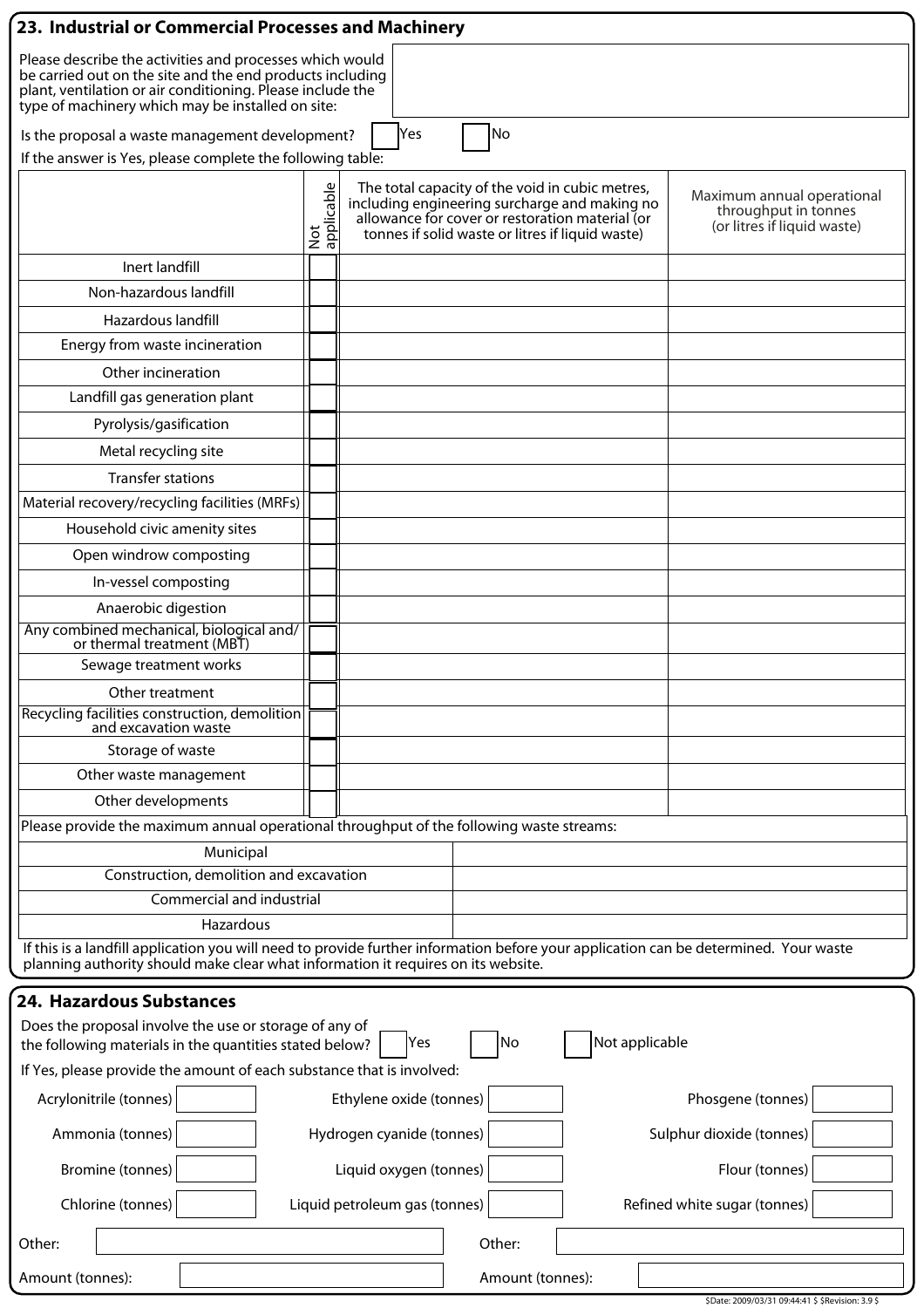#### **25. Ownership Certificates**

#### **One Certificate A, B, C, or D, must be completed, together with the Agricultural Holdings Certificate with this application form CERTIFICATE OF OWNERSHIP - CERTIFICATE A**

**Town and Country Planning (General Development Procedure) Order 2015 Certificate under Article 14** I certify/The applicant certifies that on the day 21 days before the date of this application nobody except myself/ the applicant was the owner (owner is a person with a freehold interest or leasehold interest with at least 7 years left to run) of any part of the land or building to which the application relates.

Signed - Applicant: The Community Community Community Community Community Community Community Community Community Community Community Community Community Community Community Community Community Community Community Communit

#### **CERTIFICATE OF OWNERSHIP - CERTIFICATE B**

**Town and Country Planning (General Development Procedure) Order 2015 Certificate under Article 14**

I certify/ The applicant certifies that I have/the applicant has given the requisite notice to everyone else (as listed below) who, on the day 21 days before the date of this application, was the owner (owner is a person with a freehold interest or leasehold interest with at least 7 years left to run) of any part of the land or building to which this application relates.

| Name of Owner       | Address            | Date Notice Served |
|---------------------|--------------------|--------------------|
|                     |                    |                    |
|                     |                    |                    |
|                     |                    |                    |
|                     |                    |                    |
|                     |                    |                    |
|                     |                    |                    |
|                     |                    |                    |
|                     |                    |                    |
|                     |                    |                    |
|                     |                    |                    |
| Signed - Applicant: | Or signed - Agent: | Date (DD/MM/YYYY): |
|                     |                    |                    |
|                     |                    |                    |

### **CERTIFICATE OF OWNERSHIP - CERTIFICATE C**

### **Town and Country Planning (General Development Procedure) Order 2015 Certificate under Article 14**

I certify/ The applicant certifies that:

- Neither Certificate A or B can be issued for this application<br>• All reasonable steps have been taken to find out the name
	- All reasonable steps have been taken to find out the names and addresses of the other owners (owner is a person with a freehold interest or leasehold interest with at least 7 years left to run )of the land or building, or of a part of it , but I have/ the applicant has been unable to do so.

The steps taken were:

| Name of Owner                                                                                                                    | Address            |                                                                                                       | Date Notice Served |
|----------------------------------------------------------------------------------------------------------------------------------|--------------------|-------------------------------------------------------------------------------------------------------|--------------------|
|                                                                                                                                  |                    |                                                                                                       |                    |
|                                                                                                                                  |                    |                                                                                                       |                    |
|                                                                                                                                  |                    |                                                                                                       |                    |
|                                                                                                                                  |                    |                                                                                                       |                    |
|                                                                                                                                  |                    |                                                                                                       |                    |
|                                                                                                                                  |                    |                                                                                                       |                    |
|                                                                                                                                  |                    |                                                                                                       |                    |
|                                                                                                                                  |                    |                                                                                                       |                    |
|                                                                                                                                  |                    |                                                                                                       |                    |
|                                                                                                                                  |                    |                                                                                                       |                    |
|                                                                                                                                  |                    |                                                                                                       |                    |
| Notice of the application has been published in the following newspaper<br>(circulating in the area where the land is situated): |                    | On the following date (which must not be earlier<br>than 21 days before the date of the application): |                    |
|                                                                                                                                  |                    |                                                                                                       |                    |
| Signed - Applicant:                                                                                                              | Or signed - Agent: |                                                                                                       | Date (DD/MM/YYYY): |
|                                                                                                                                  |                    |                                                                                                       |                    |
|                                                                                                                                  |                    |                                                                                                       |                    |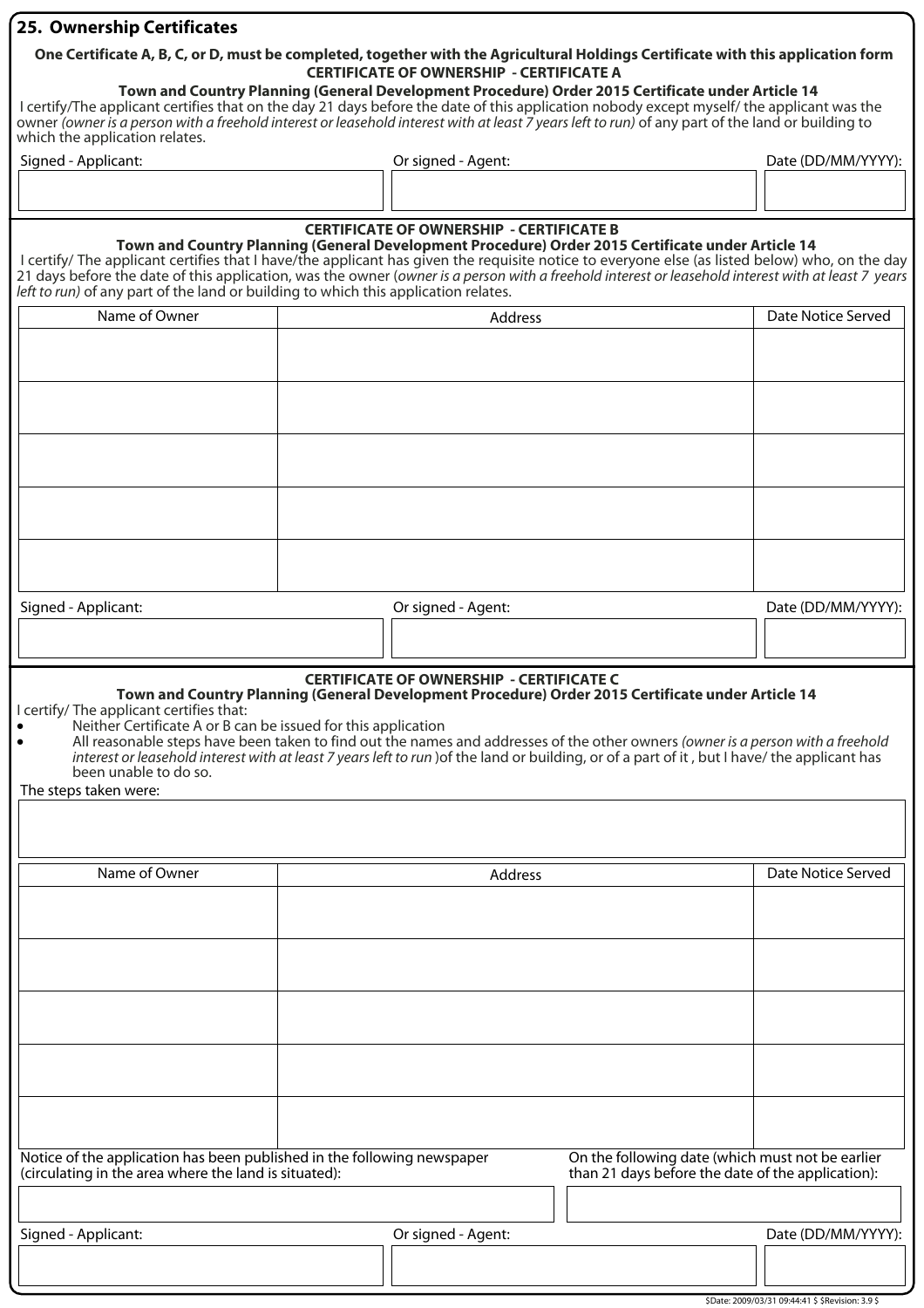| 25. Ownership Certificates (continued)                                                                                                                                              |                                                                                                   |                                                                                                                                                                                                                                |                    |  |  |  |  |  |
|-------------------------------------------------------------------------------------------------------------------------------------------------------------------------------------|---------------------------------------------------------------------------------------------------|--------------------------------------------------------------------------------------------------------------------------------------------------------------------------------------------------------------------------------|--------------------|--|--|--|--|--|
| <b>CERTIFICATE OF OWNERSHIP - CERTIFICATE D</b>                                                                                                                                     |                                                                                                   |                                                                                                                                                                                                                                |                    |  |  |  |  |  |
|                                                                                                                                                                                     | Town and Country Planning (General Development Procedure) Order 2015 Certificate under Article 14 |                                                                                                                                                                                                                                |                    |  |  |  |  |  |
| I certify/ The applicant certifies that:                                                                                                                                            |                                                                                                   |                                                                                                                                                                                                                                |                    |  |  |  |  |  |
| Certificate A cannot be issued for this application<br>All reasonable steps have been taken to find out the names and addresses of everyone else who, on the day 21 days before the |                                                                                                   |                                                                                                                                                                                                                                |                    |  |  |  |  |  |
| date of this application, was the owner (owner is a person with a freehold interest or leasehold interest with at least 7 years left to run)                                        |                                                                                                   |                                                                                                                                                                                                                                |                    |  |  |  |  |  |
| of any part of the land to which this application relates, but I have/ the applicant has been unable to do so.                                                                      |                                                                                                   |                                                                                                                                                                                                                                |                    |  |  |  |  |  |
| The steps taken were:                                                                                                                                                               |                                                                                                   |                                                                                                                                                                                                                                |                    |  |  |  |  |  |
|                                                                                                                                                                                     |                                                                                                   |                                                                                                                                                                                                                                |                    |  |  |  |  |  |
|                                                                                                                                                                                     |                                                                                                   |                                                                                                                                                                                                                                |                    |  |  |  |  |  |
|                                                                                                                                                                                     |                                                                                                   |                                                                                                                                                                                                                                |                    |  |  |  |  |  |
|                                                                                                                                                                                     |                                                                                                   |                                                                                                                                                                                                                                |                    |  |  |  |  |  |
| Notice of the application has been published in the following newspaper                                                                                                             |                                                                                                   | On the following date (which must not be earlier                                                                                                                                                                               |                    |  |  |  |  |  |
| (circulating in the area where the land is situated):                                                                                                                               |                                                                                                   | than 21 days before the date of the application):                                                                                                                                                                              |                    |  |  |  |  |  |
|                                                                                                                                                                                     |                                                                                                   |                                                                                                                                                                                                                                |                    |  |  |  |  |  |
|                                                                                                                                                                                     |                                                                                                   |                                                                                                                                                                                                                                |                    |  |  |  |  |  |
| Signed - Applicant:                                                                                                                                                                 | Or signed - Agent:                                                                                |                                                                                                                                                                                                                                | Date (DD/MM/YYYY): |  |  |  |  |  |
|                                                                                                                                                                                     |                                                                                                   |                                                                                                                                                                                                                                |                    |  |  |  |  |  |
|                                                                                                                                                                                     |                                                                                                   |                                                                                                                                                                                                                                |                    |  |  |  |  |  |
|                                                                                                                                                                                     |                                                                                                   |                                                                                                                                                                                                                                |                    |  |  |  |  |  |
|                                                                                                                                                                                     |                                                                                                   |                                                                                                                                                                                                                                |                    |  |  |  |  |  |
| <b>26. Agricultural Holdings</b>                                                                                                                                                    |                                                                                                   |                                                                                                                                                                                                                                |                    |  |  |  |  |  |
|                                                                                                                                                                                     | <b>AGRICULTURAL HOLDINGS CERTIFICATE</b>                                                          |                                                                                                                                                                                                                                |                    |  |  |  |  |  |
| Town and Country Planning (General Development Procedure) Order 2015 Certificate under Article 14                                                                                   | Agricultural Land Declaration - You Must Complete Either A or B                                   |                                                                                                                                                                                                                                |                    |  |  |  |  |  |
|                                                                                                                                                                                     |                                                                                                   |                                                                                                                                                                                                                                |                    |  |  |  |  |  |
| (A) None of the land to which the application relates is, or is part of, an agricultural holding.                                                                                   |                                                                                                   |                                                                                                                                                                                                                                |                    |  |  |  |  |  |
| Signed - Applicant:                                                                                                                                                                 | Or signed - Agent:                                                                                |                                                                                                                                                                                                                                | Date (DD/MM/YYYY): |  |  |  |  |  |
|                                                                                                                                                                                     |                                                                                                   |                                                                                                                                                                                                                                |                    |  |  |  |  |  |
|                                                                                                                                                                                     |                                                                                                   |                                                                                                                                                                                                                                |                    |  |  |  |  |  |
| $\sim$ 1.1. $\sim$ 1.1. $\sim$ 1.1. $\sim$ 1.1. $\sim$ 1.1. $\sim$ 1.1. $\sim$ 1.1. $\sim$ 1.1. $\sim$ 1.1. $\sim$ 1.1.                                                             |                                                                                                   | $\sim$ 1.0 and 1.0 and 1.0 and 1.0 and 1.0 and 1.0 and 1.0 and 1.0 and 1.0 and 1.0 and 1.0 and 1.0 and 1.0 and 1.0 and 1.0 and 1.0 and 1.0 and 1.0 and 1.0 and 1.0 and 1.0 and 1.0 and 1.0 and 1.0 and 1.0 and 1.0 and 1.0 and |                    |  |  |  |  |  |

(B) I have/ The applicant has given the requisite notice to every person other than myself/ the applicant who, on the day 21 days before the date of this application, was a tenant of an agricultural holding on all or part of the land to which this application relates, as listed below:

| Name of Tenant      | Address            | Date Notice Served |
|---------------------|--------------------|--------------------|
|                     |                    |                    |
|                     |                    |                    |
|                     |                    |                    |
|                     |                    |                    |
|                     |                    |                    |
|                     |                    |                    |
|                     |                    |                    |
|                     |                    |                    |
|                     |                    |                    |
|                     |                    |                    |
| Signed - Applicant: | Or signed - Agent: | Date (DD/MM/YYYY): |
|                     |                    |                    |
|                     |                    |                    |

# **27. Planning Application Requirements - Checklist**

| Please read the following checklist to make sure you have sent all the information in support of your proposal. Failure to submit all<br>information required will result in your application being deemed invalid. It will not be considered valid until all information required by<br>the Local Planning Authority has been submitted. |  |                                                                                                             |  |  |  |
|-------------------------------------------------------------------------------------------------------------------------------------------------------------------------------------------------------------------------------------------------------------------------------------------------------------------------------------------|--|-------------------------------------------------------------------------------------------------------------|--|--|--|
| The original and 3 copies of a completed and dated<br>application form:                                                                                                                                                                                                                                                                   |  | The correct fee:                                                                                            |  |  |  |
| The original and 3 copies of the plan which identifies<br>the land to which the application relates drawn to an<br>identified scale and showing the direction of North:                                                                                                                                                                   |  | The original and 3 copies of a design and access statement:                                                 |  |  |  |
|                                                                                                                                                                                                                                                                                                                                           |  | The original and 3 copies of the completed, dated<br>Ownership Certificate (A, B, C, or D - as applicable): |  |  |  |
| The original and 3 copies of other plans and drawings or<br>information necessary to describe the subject of the application:                                                                                                                                                                                                             |  | The original and 3 copies of the completed, dated<br>Article 7 Certificate (Agricultural Holdings):         |  |  |  |